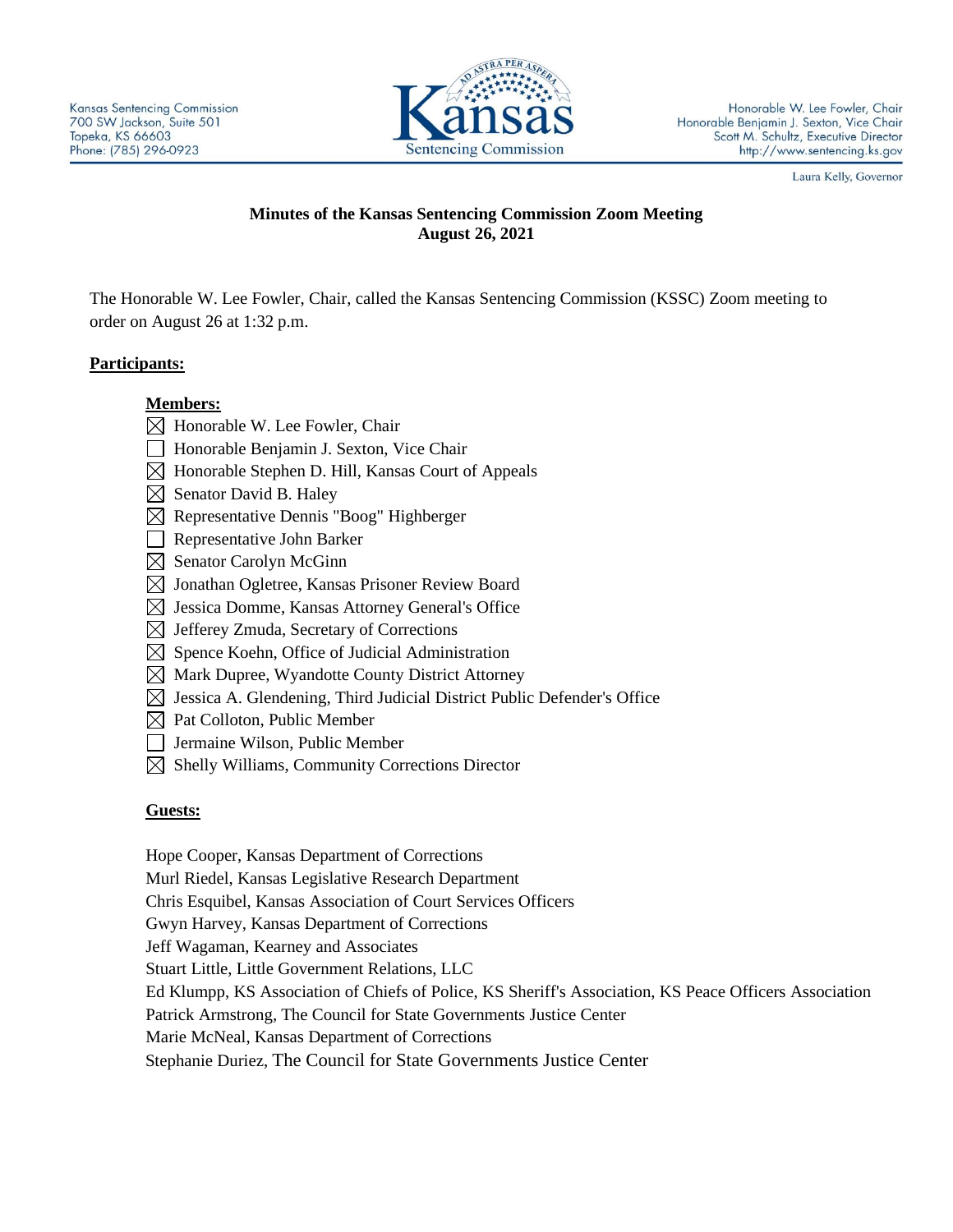# **Staff:**

- $\boxtimes$  Scott M. Schultz, Executive Director
- $\boxtimes$  Brenda Harmon, Special Assistant to the Executive Director
- $\boxtimes$  John Grube, Director of Research
- $\boxtimes$  Jason Lamprecht, Research Analyst
- $\boxtimes$  Kira Johnson, SB 123 Program Director
- $\boxtimes$  Trish Beck, Program Assistant
- $\boxtimes$  Grazi Gifford, Administrative Assistant
- $\boxtimes$  Christopher Lyon, Staff Attorney
- $\boxtimes$  Francis Givens, Special Projects Director
- $\boxtimes$  Melissa Zoesch, Finance Director

#### **Approval of Proposed Agenda**

Chair Fowler asked if there were any objections or additions to the agenda. The agenda was approved with no modifications.

#### **Approval of June 24, 2021, KSSC Meeting Minutes**

Chair Fowler referred to the June 24, 2021, minutes. The Honorable Stephen Hill moved to approve the minutes. Jonathan Ogletree seconded the motion. The motion carried.

## **KDOC Update on LS/CMI Implementation**

Hope Cooper, KDOC Deputy Secretary of Juvenile and Adult Community-Based Services, provided an update on the implementation of the LS/CMI and explained the Athena database technical issues with scoring the LS/CMI. Ms. Cooper stated problems are expected to be resolved in the next few weeks.

## **Review and Approval of FY 2022 Prison Population Projections**

John Grube, Director of Research, presented the *FY 2022 Prison Population Projections* to the Commission. The Honorable Stephen Hill moved to approve the projections. Representative Dennis Highberger seconded the motion. The motion carried.

## **KSSC Legislative Committee Update**

Chair Fowler and Executive Director Scott Schultz updated the Commission on the activities of the Legislative Committee. Executive Director Schultz reviewed the Committee's 2022 legislative proposals to be discussed at the 2021 KSSC Workshop.

Chair Fowler announced the 2021 KSSC Workshop will be held virtually on Wednesday, September 15<sup>th</sup>.

## **Agency Report**

Executive Director Scott Schultz informed the Commission about the recent activities of KSSC: